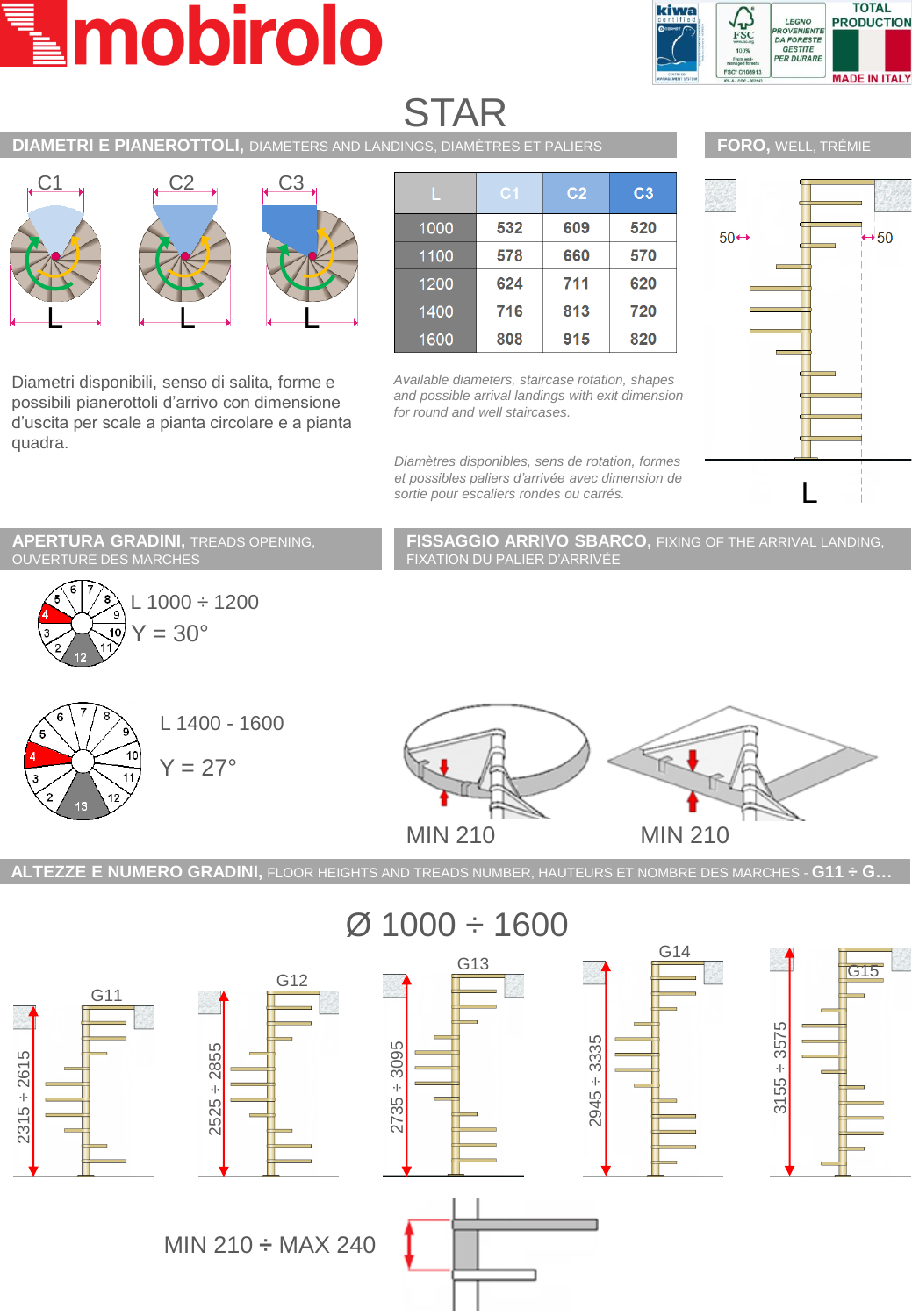



#### **CARATTERISTICHE,** FEATURES**,** CARACTÉRISTIQUES



 $\varnothing$  1100 ÷ 1600



*LOAD 200 Kg/m² PORTÊÊ 200 Kg/m²*

> SENSO DI SALITA: ORARIO E ANTIORARIO USO INTERNO *STAIRCASE ROTATION: CLOCKWISE AND ANTICLOCKWISE INTERNAL USE SENS DE MONTÊÊ: HORAIRE OU ANTI-HORAIRE USAGE INTÊRIEUR*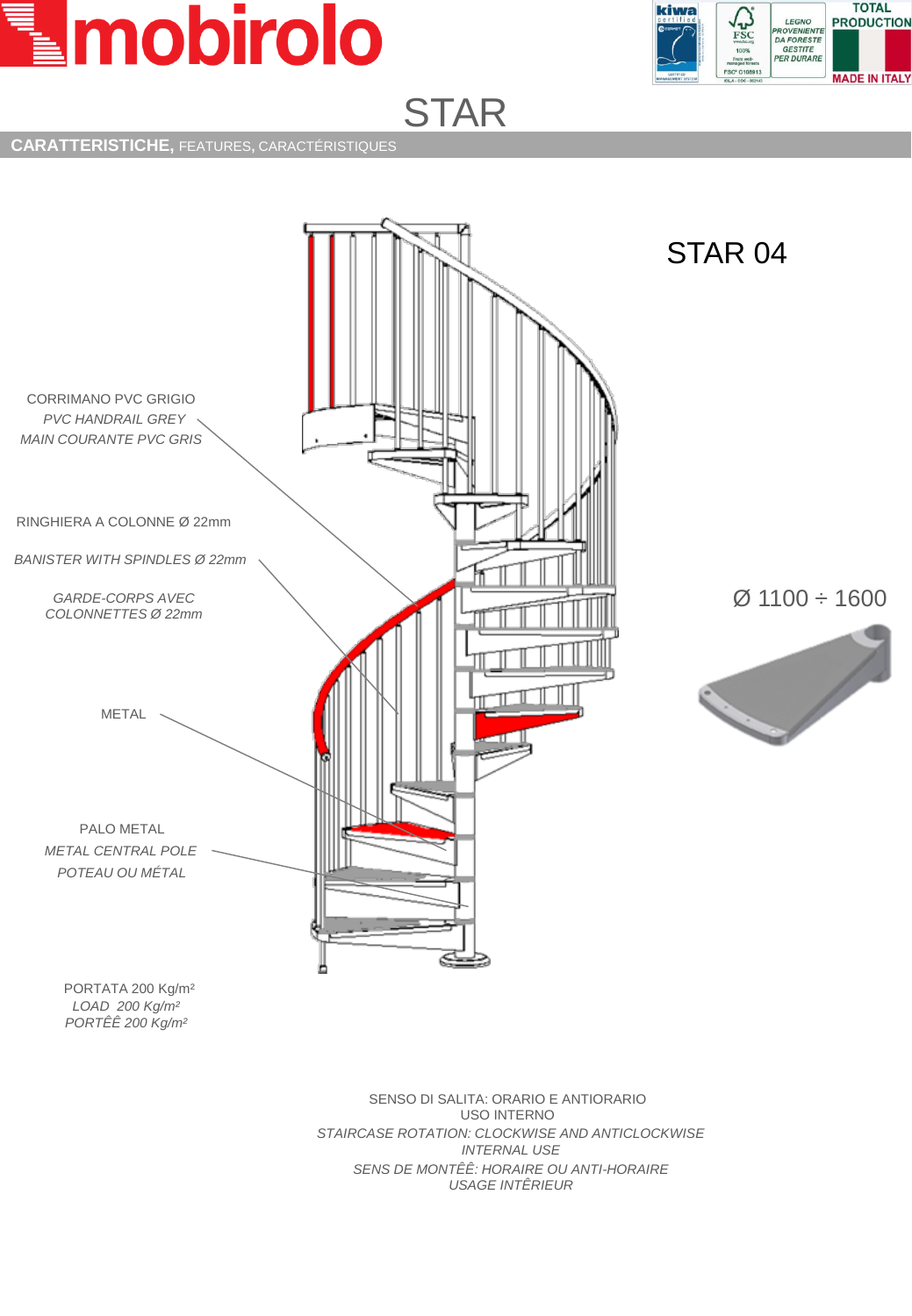



### **CARATTERISTICHE,** FEATURES**,** CARACTÉRISTIQUES



SENSO DI SALITA: ORARIO E ANTIORARIO USO INTERNO *STAIRCASE ROTATION: CLOCKWISE AND ANTICLOCKWISE INTERNAL USE SENS DE MONTÊÊ: HORAIRE OU ANTI-HORAIRE USAGE INTÊRIEUR*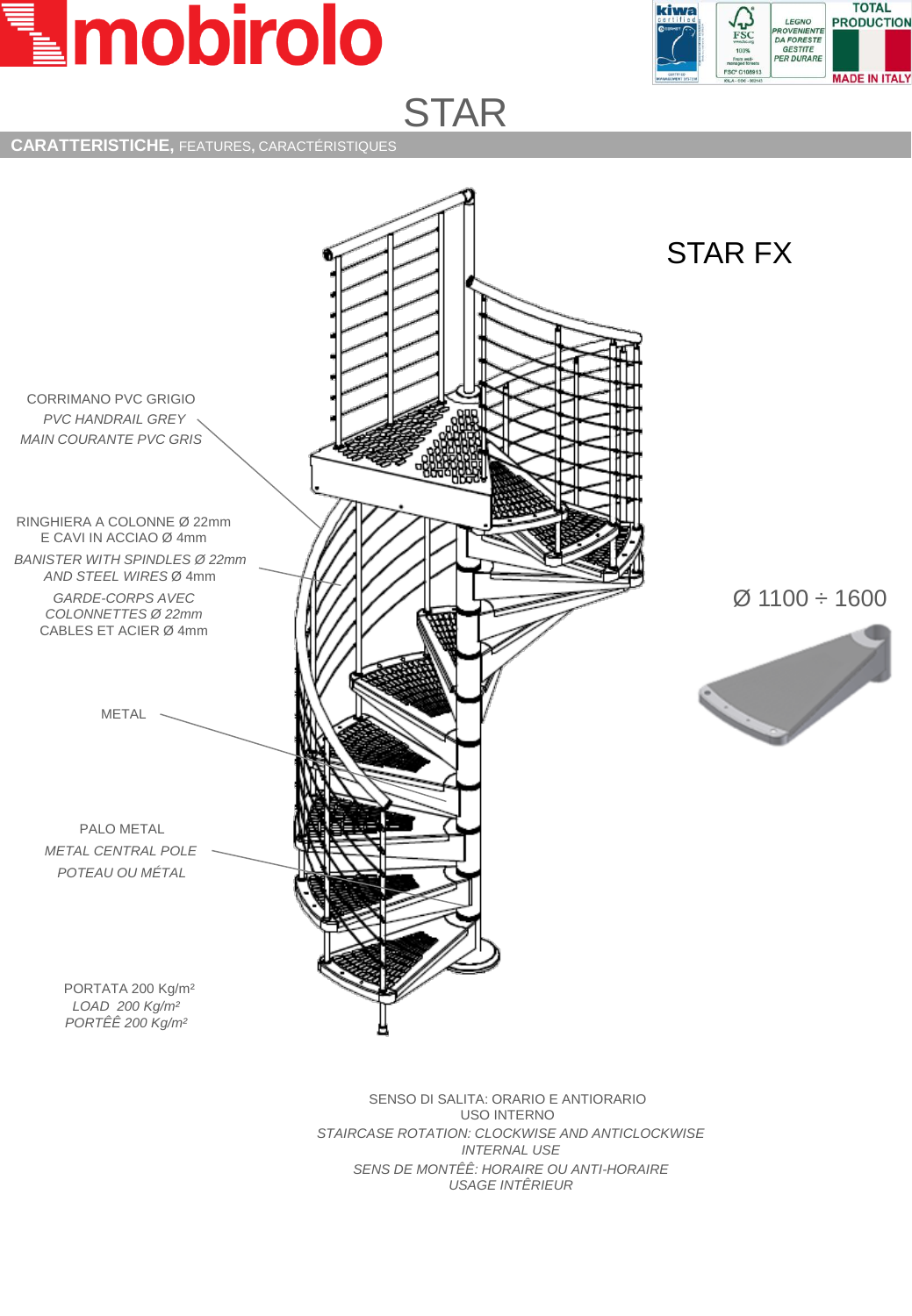



**BALAUSTRE PROTEZIONE FORO,** FLOOR PROTECTION BALUSTRADE, GARDE-CORPS ÉTAGE POUR LA TRÊMIE